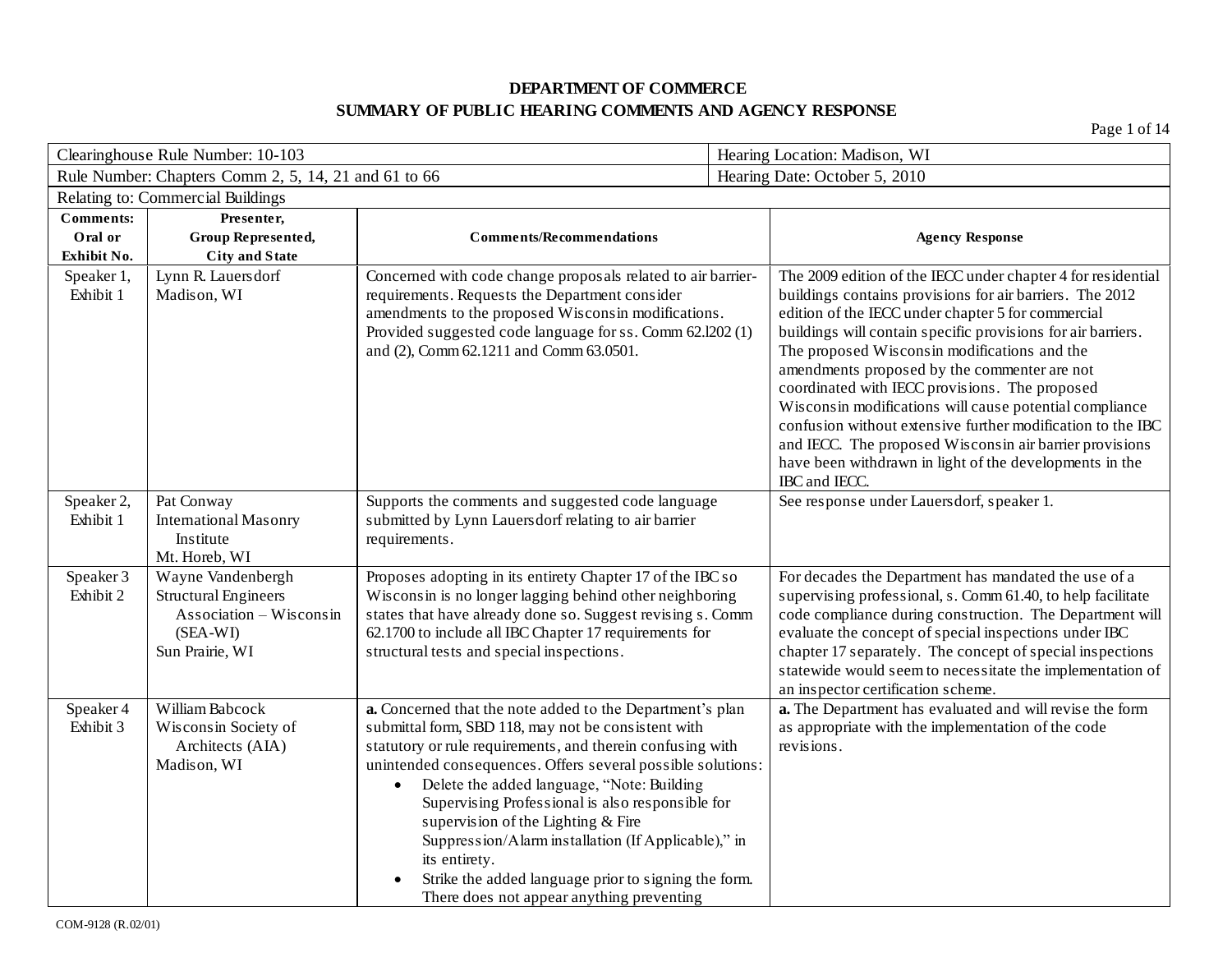| Clearinghouse Rule Number: 10-103          |                                                           | Hearing Location: Madison, WI                                                                                                                                                                                                                                                                                                                                                                                                                                                                                                                                                                                                                                                                                                                                                                                                                                                                                                                                                                                                                                                                                                                                                                                                                                                                                                                                   |                                                                                                                                                                                                              |
|--------------------------------------------|-----------------------------------------------------------|-----------------------------------------------------------------------------------------------------------------------------------------------------------------------------------------------------------------------------------------------------------------------------------------------------------------------------------------------------------------------------------------------------------------------------------------------------------------------------------------------------------------------------------------------------------------------------------------------------------------------------------------------------------------------------------------------------------------------------------------------------------------------------------------------------------------------------------------------------------------------------------------------------------------------------------------------------------------------------------------------------------------------------------------------------------------------------------------------------------------------------------------------------------------------------------------------------------------------------------------------------------------------------------------------------------------------------------------------------------------|--------------------------------------------------------------------------------------------------------------------------------------------------------------------------------------------------------------|
|                                            | Rule Number: Chapters Comm 2, 5, 14, 21 and 61 to 66      |                                                                                                                                                                                                                                                                                                                                                                                                                                                                                                                                                                                                                                                                                                                                                                                                                                                                                                                                                                                                                                                                                                                                                                                                                                                                                                                                                                 | Hearing Date: October 5, 2010                                                                                                                                                                                |
|                                            | Relating to: Commercial Buildings                         |                                                                                                                                                                                                                                                                                                                                                                                                                                                                                                                                                                                                                                                                                                                                                                                                                                                                                                                                                                                                                                                                                                                                                                                                                                                                                                                                                                 |                                                                                                                                                                                                              |
| <b>Comments:</b><br>Oral or<br>Exhibit No. | Presenter,<br>Group Represented,<br><b>City and State</b> | <b>Comments/Recommendations</b>                                                                                                                                                                                                                                                                                                                                                                                                                                                                                                                                                                                                                                                                                                                                                                                                                                                                                                                                                                                                                                                                                                                                                                                                                                                                                                                                 | <b>Agency Response</b>                                                                                                                                                                                       |
|                                            |                                                           | architects and other design professionals from<br>editing such an application form to more accurately<br>reflect their responsibilities.<br>Change the language of the note to clarify the intent<br>of                                                                                                                                                                                                                                                                                                                                                                                                                                                                                                                                                                                                                                                                                                                                                                                                                                                                                                                                                                                                                                                                                                                                                         |                                                                                                                                                                                                              |
|                                            | Babcock continued                                         | "(If Applicable)" included at the end. Does it mean if<br>$\bullet$<br>the component is in the professional's scope of<br>service or if the component is part of the project?<br>Different plan reviewers have different<br>interpretations.<br>Revise the SBD-118 form to allow different supervising<br>professionals to check separate boxes and provide<br>signatures related to the installation of different building<br>components and systems [e.g. HVAC, Lighting, Fire<br>Suppression, Fire Alarm, etc.]. Since the form currently<br>allows the supervising professional to indicate whether the<br>compliance statement will apply to the "Building" or<br>"HVAC," why shouldn't SBD-118 also identify the<br>installation of other components.<br><b>b.</b> Suggests revising, if necessary, s. Comm 61.40 clarifying<br>that multiple supervising professionals may be responsible<br>for different components of the building project.<br>c. Believes the SBD 118 form may be inconsistent with<br>administrative rules with respected to several issues,<br>including:<br>Pre-manufactured and pre-engineered structural<br>$\bullet$<br>components.<br>Identification of the supervising professional<br>relative to certain types of project delivery<br>approaches.<br>Signing and sealing of electrical and plumbing<br>$\bullet$<br>plans. | <b>b.</b> Comm 61.40 (1) has been revised to recognize that<br>supervision can be accomplished by one or more<br>individuals.<br>c. The Department has evaluated and will revise the form<br>as appropriate. |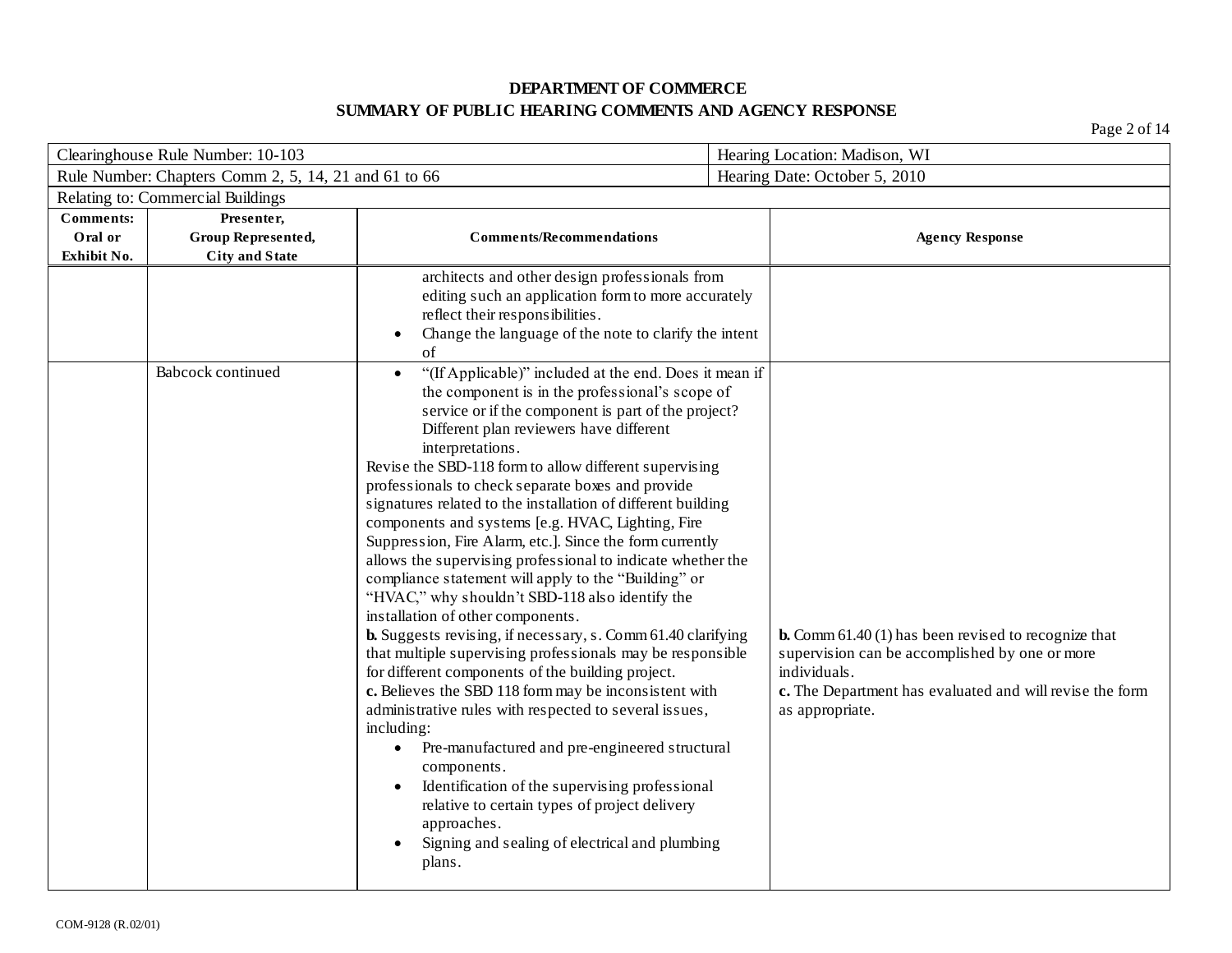| Clearinghouse Rule Number: 10-103 |                                                      | Hearing Location: Madison, WI                                                                                                  |  |                                                                                                               |  |
|-----------------------------------|------------------------------------------------------|--------------------------------------------------------------------------------------------------------------------------------|--|---------------------------------------------------------------------------------------------------------------|--|
|                                   | Rule Number: Chapters Comm 2, 5, 14, 21 and 61 to 66 |                                                                                                                                |  | Hearing Date: October 5, 2010                                                                                 |  |
|                                   | Relating to: Commercial Buildings                    |                                                                                                                                |  |                                                                                                               |  |
| <b>Comments:</b>                  | Presenter,                                           |                                                                                                                                |  |                                                                                                               |  |
| Oral or                           | Group Represented,                                   | <b>Comments/Recommendations</b>                                                                                                |  | <b>Agency Response</b>                                                                                        |  |
| Exhibit No.                       | <b>City and State</b>                                |                                                                                                                                |  |                                                                                                               |  |
| Speaker 5                         | Isaac Elnecave                                       | a. Believes using the 2009 edition of the International Energy                                                                 |  | a. Support noted.                                                                                             |  |
| Exhibit 4                         | Midwest Energy Efficiency                            | Conservation Code, IECC, represents a significant                                                                              |  |                                                                                                               |  |
|                                   | Alliance                                             | improvement in energy efficiency.                                                                                              |  |                                                                                                               |  |
|                                   | Chicago, IL<br>Elnecave continued                    |                                                                                                                                |  |                                                                                                               |  |
|                                   |                                                      | <b>b.</b> Supports the inclusion of air barrier requirements into the<br>code. Echoes comments made by Lynn Lauersdorf and Pat |  | b. See response under Lauersdorf, speaker 1.<br>Extensive suggestions and numerous modified                   |  |
|                                   |                                                      | Conway. Requests that the Department consider                                                                                  |  | amendments were proposed for the 2012 edition of the                                                          |  |
|                                   |                                                      | amendments that reflect modifications to the Department of                                                                     |  | IECC. The Department is proposing to adopt and reference                                                      |  |
|                                   |                                                      | Energy's code change proposal (EC147) for the 2012 edition                                                                     |  | the 2009 editions of the ICC codes. To incorporate the not                                                    |  |
|                                   |                                                      | of the International Energy Conservation Code. Provided                                                                        |  | yet printed 2012 IECC changes would basically necessitate                                                     |  |
|                                   |                                                      | suggested code language that incorporated the EC 147                                                                           |  | the Department reprinting the entire 2012 IECC as a                                                           |  |
|                                   |                                                      | proposal.                                                                                                                      |  | Wisconsin modification and possibly have to create                                                            |  |
|                                   |                                                      |                                                                                                                                |  | additional modifications for the IBC, IMC and IFGC to                                                         |  |
|                                   |                                                      |                                                                                                                                |  | ensure code consistency. The Department plans on                                                              |  |
|                                   |                                                      |                                                                                                                                |  | updating the Commercial Building Code in the future to                                                        |  |
|                                   |                                                      |                                                                                                                                |  | reflect the 2012 editions of the ICC codes. The Department                                                    |  |
|                                   |                                                      |                                                                                                                                |  | has the statutory mandate under s. 101.027, Stats., to                                                        |  |
|                                   |                                                      |                                                                                                                                |  | review and update energy conservation standards to                                                            |  |
|                                   |                                                      |                                                                                                                                |  | reflect the most current IECC.                                                                                |  |
|                                   |                                                      | c. Suggests deleting s. Comm 63.0502 since it is almost<br>identical to that in s. Comm 62.1211.                               |  | c. The proposed Wisconsin air barrier provisions have                                                         |  |
|                                   |                                                      |                                                                                                                                |  | been withdrawn in light of the developments in the IBC<br>and IECC. See response under Lauersforf, speaker 1. |  |
|                                   |                                                      | d. Points out that under the Rule Analysis Illinois as of                                                                      |  | d. The Rule Analysis has been revised to reflect this                                                         |  |
|                                   |                                                      | February, 2010 implemented a statewide energy code.                                                                            |  | aspect for Illinois.                                                                                          |  |
| Speaker 6                         | Brian Stroik                                         | Supports the comments submitted by Lynn Lauersdorf and                                                                         |  | See response under Lauersdorf, speaker 1.                                                                     |  |
|                                   | Building Enclosure Council of                        | Pat Conway.                                                                                                                    |  |                                                                                                               |  |
|                                   | Wisconsin                                            |                                                                                                                                |  |                                                                                                               |  |
|                                   | <b>Board of Directors</b>                            |                                                                                                                                |  |                                                                                                               |  |
|                                   | <b>BETEL/NIBS</b>                                    |                                                                                                                                |  |                                                                                                               |  |
|                                   | Richfield, WI                                        |                                                                                                                                |  |                                                                                                               |  |
| Speaker#7                         | Ronald P. Bristol                                    | a. Requests an exception under IMC 607.5.5 and IBC 716.5.3                                                                     |  | a. The Department's research indicate that requested                                                          |  |
| Exhibit 4                         | State of Wisconsin,                                  | to eliminate the requirement for smoke dampers on fully                                                                        |  | exception does not exist within NFPA 101 or NFPA 90A                                                          |  |
| Exhibit 16                        | Department of                                        | ducted exhaust air systems if the building is equipped with                                                                    |  | with respect to the requirements relating to the protection                                                   |  |
|                                   | Administration, Division                             | an automatic sprinkler system as per Section 903.1.1.1 and                                                                     |  | of ducts and air-transfer openings in shaft enclosures. The                                                   |  |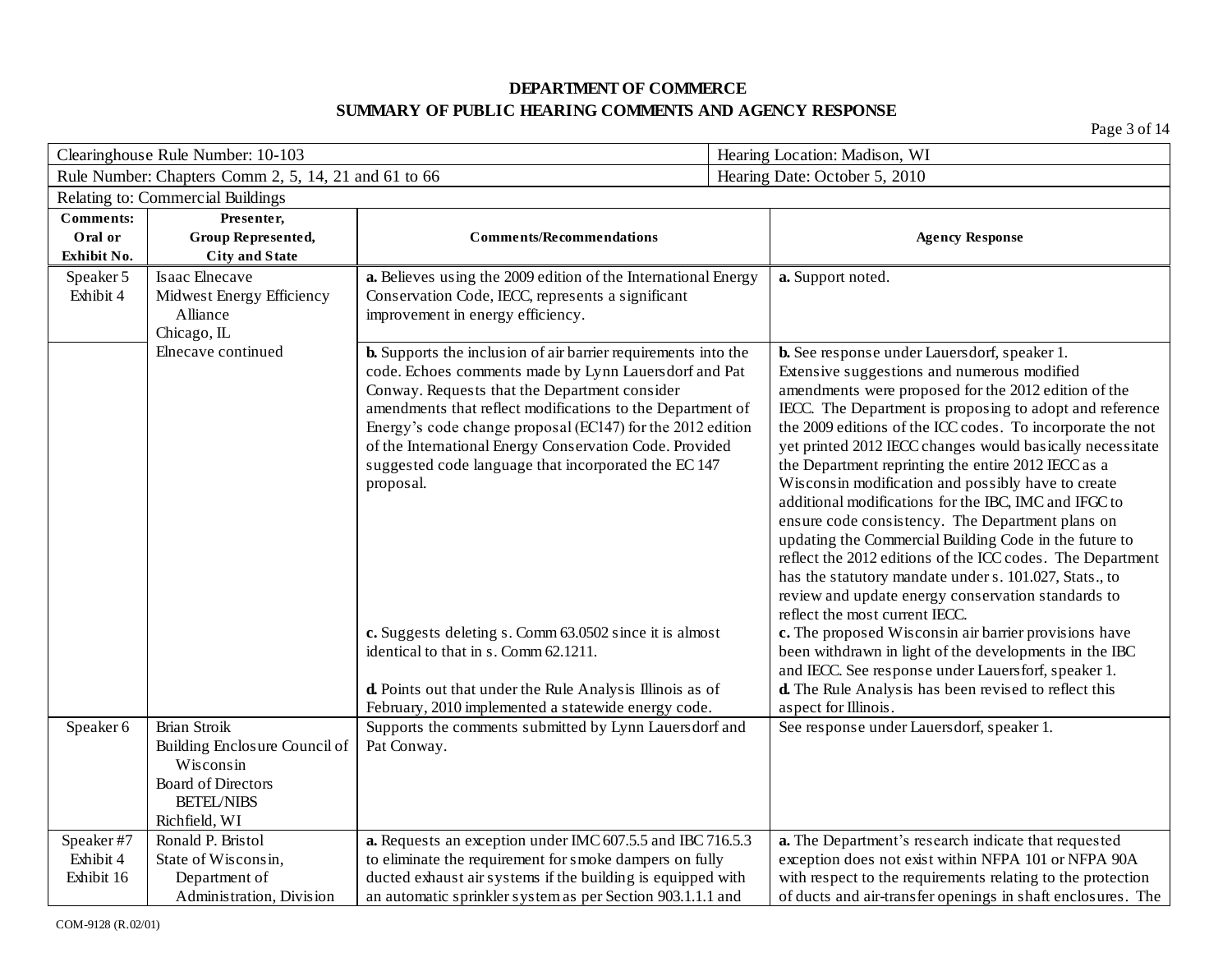| Clearinghouse Rule Number: 10-103 |                                                      | Hearing Location: Madison, WI                                                                                                            |  |                                                                                                                          |  |
|-----------------------------------|------------------------------------------------------|------------------------------------------------------------------------------------------------------------------------------------------|--|--------------------------------------------------------------------------------------------------------------------------|--|
|                                   | Rule Number: Chapters Comm 2, 5, 14, 21 and 61 to 66 |                                                                                                                                          |  | Hearing Date: October 5, 2010                                                                                            |  |
|                                   | Relating to: Commercial Buildings                    |                                                                                                                                          |  |                                                                                                                          |  |
| <b>Comments:</b>                  | Presenter,                                           |                                                                                                                                          |  |                                                                                                                          |  |
| Oral or                           | Group Represented,                                   | <b>Comments/Recommendations</b>                                                                                                          |  | <b>Agency Response</b>                                                                                                   |  |
| Exhibit No.                       | <b>City and State</b>                                |                                                                                                                                          |  |                                                                                                                          |  |
|                                   | of State Facilities                                  | the exhaust fans are powered continuously as per Section                                                                                 |  | cited references pertain to shaft enclosures (IBC s. 716.5.3)                                                            |  |
|                                   | Madison, WI                                          | 909.11 of the IBC. Cites a similar exception in NFPA 101                                                                                 |  | and IMC s. 607.5.5) and not smoke barriers (IBC s. 716.5.2                                                               |  |
|                                   |                                                      | Chapter 8.5.4.3 (3) and NFPA 90A chapter 5.3.5.1.4.                                                                                      |  | and IMC s. $607.5.2$ ) as are the provisions referenced from<br>within NFPA 101 and NFPA 90A.                            |  |
|                                   |                                                      |                                                                                                                                          |  |                                                                                                                          |  |
|                                   |                                                      |                                                                                                                                          |  |                                                                                                                          |  |
|                                   | Bristol continued                                    | <b>b.</b> Suggests an exception be provided un IBC 716.3.2.1 and                                                                         |  | <b>b.</b> The rules have been revised to incorporate                                                                     |  |
|                                   |                                                      | IMC 607.5.4.1 allowing the elimination of smoke detectors in                                                                             |  | modifications as acceptable methods under IBC and IMC                                                                    |  |
|                                   |                                                      | supply air ducts if within 5 feet of smoke damper or spot                                                                                |  | that reflect the NFPA 72 provision where duct detectors                                                                  |  |
|                                   |                                                      | detectors are located downstream of supply fans and ahead<br>of any branch ducts. Contends that the spot detector is                     |  | actuate smoke dampers.                                                                                                   |  |
|                                   |                                                      | consistent with NFPA 90A 6.4.2.1.                                                                                                        |  |                                                                                                                          |  |
| Speaker#8                         | <b>Matthew Mertens</b>                               | a. Requests that Section 62.0904 of the IBC and a cross-                                                                                 |  | a. The Department has decided to eliminate the concept of                                                                |  |
|                                   | Northshore Fire Department                           | reference in a note in Comm 14 relating to manual-wet                                                                                    |  | a manual-wet sprinkler since it is no longer consistent with                                                             |  |
|                                   | Bayside, WI                                          | sprinkler systems be clarified. Points out that the term                                                                                 |  | national fire protection philosophies or concepts.                                                                       |  |
|                                   |                                                      | "manual-wet" is not defined. Believes it is important for local                                                                          |  |                                                                                                                          |  |
|                                   |                                                      | municipalities to be allowed to create ordinances based on                                                                               |  |                                                                                                                          |  |
|                                   |                                                      | what they can do (within their response time) to protect their                                                                           |  |                                                                                                                          |  |
|                                   |                                                      | citizens and customers.                                                                                                                  |  |                                                                                                                          |  |
|                                   |                                                      | <b>b.</b> Points out that IBC 62.1020 relating to rated stairwells has<br>various interpretations including allowing those stairwells to |  | <b>b.</b> Section IBC 1020 has been renumbered 1022. The<br>Department believes that sections IBC 1022.4 and 1022.5      |  |
|                                   |                                                      | become mechanical shafts. Asks that Wisconsin clarify this                                                                               |  | are clear and specific as to what penetrations and                                                                       |  |
|                                   |                                                      | language so rated stairwells are used only for egress and are                                                                            |  | mechanical systems are permitted into or through the rated                                                               |  |
|                                   |                                                      | not used for plumbing, HVAC or electrical traces.                                                                                        |  |                                                                                                                          |  |
| Speaker#9                         | <b>Brad Rowe</b>                                     | a. Requests that the Department look at the R-value tables in                                                                            |  | construction that creates an exit enclosure.<br>a. The IECC R-value tables have been in place since the                  |  |
|                                   | Thermal Design                                       | the proposed code. Believes the three different R-values will                                                                            |  | 2006 edition of the IECC and the Department is not aware                                                                 |  |
|                                   | Stoughton, WI                                        | confuse engineers and designers.                                                                                                         |  | of problems with the format either with compliance or plan                                                               |  |
|                                   |                                                      |                                                                                                                                          |  | submittals.                                                                                                              |  |
|                                   |                                                      | <b>b.</b> Believes the proposed code changes contradict                                                                                  |  | <b>b.</b> The Department understanding is that changes for 2012                                                          |  |
|                                   |                                                      | prescriptive requirements for metal building roof and walls.                                                                             |  | edition of the IECC reflect the concept of a "20 to 30 %"                                                                |  |
|                                   |                                                      | Contends that Wisconsin would be implementing overstated<br>and inflated performance values if it adopts the 2009 IECC.                  |  | increase energy efficiency. The Department believes that<br>it premature in adjusting one specific area of focus for the |  |
|                                   |                                                      | Recommends looking at or waiting for EC 157 and ASHRAE                                                                                   |  | utilization of the 2009 edition of the IECC.                                                                             |  |
|                                   |                                                      | 189.                                                                                                                                     |  |                                                                                                                          |  |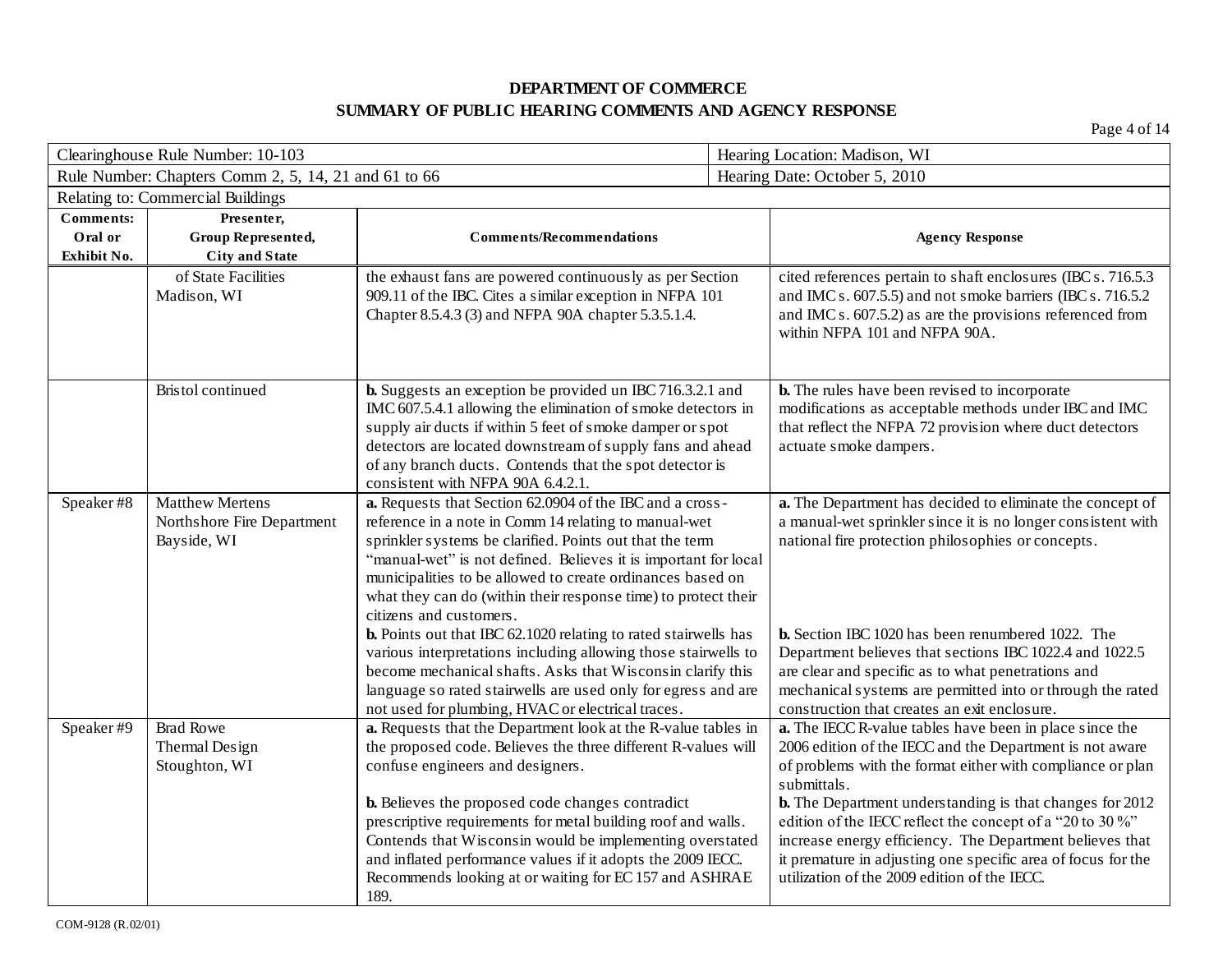| Clearinghouse Rule Number: 10-103                    |                                                                     | Hearing Location: Madison, WI                                                                                                                                                                                                                                                                                                                                                                                                                                                                                                                                                                                                                                                                                  |                                                                                                        |                                                                                                                                                                                                                                                                                                                                                                                                                                                                                                                                                                                                                                                                                                                                                                                                                                                                                                                                                                                                                     |
|------------------------------------------------------|---------------------------------------------------------------------|----------------------------------------------------------------------------------------------------------------------------------------------------------------------------------------------------------------------------------------------------------------------------------------------------------------------------------------------------------------------------------------------------------------------------------------------------------------------------------------------------------------------------------------------------------------------------------------------------------------------------------------------------------------------------------------------------------------|--------------------------------------------------------------------------------------------------------|---------------------------------------------------------------------------------------------------------------------------------------------------------------------------------------------------------------------------------------------------------------------------------------------------------------------------------------------------------------------------------------------------------------------------------------------------------------------------------------------------------------------------------------------------------------------------------------------------------------------------------------------------------------------------------------------------------------------------------------------------------------------------------------------------------------------------------------------------------------------------------------------------------------------------------------------------------------------------------------------------------------------|
| Rule Number: Chapters Comm 2, 5, 14, 21 and 61 to 66 |                                                                     | Hearing Date: October 5, 2010                                                                                                                                                                                                                                                                                                                                                                                                                                                                                                                                                                                                                                                                                  |                                                                                                        |                                                                                                                                                                                                                                                                                                                                                                                                                                                                                                                                                                                                                                                                                                                                                                                                                                                                                                                                                                                                                     |
|                                                      | Relating to: Commercial Buildings                                   |                                                                                                                                                                                                                                                                                                                                                                                                                                                                                                                                                                                                                                                                                                                |                                                                                                        |                                                                                                                                                                                                                                                                                                                                                                                                                                                                                                                                                                                                                                                                                                                                                                                                                                                                                                                                                                                                                     |
| <b>Comments:</b>                                     | Presenter,                                                          |                                                                                                                                                                                                                                                                                                                                                                                                                                                                                                                                                                                                                                                                                                                |                                                                                                        |                                                                                                                                                                                                                                                                                                                                                                                                                                                                                                                                                                                                                                                                                                                                                                                                                                                                                                                                                                                                                     |
| Oral or<br>Exhibit No.                               | Group Represented,<br><b>City and State</b>                         | <b>Comments/Recommendations</b>                                                                                                                                                                                                                                                                                                                                                                                                                                                                                                                                                                                                                                                                                |                                                                                                        | <b>Agency Response</b>                                                                                                                                                                                                                                                                                                                                                                                                                                                                                                                                                                                                                                                                                                                                                                                                                                                                                                                                                                                              |
| Exhibit 5                                            | Len Anastasi,<br>Air Barrier Association of<br>America, Walpole, MA | Supports the comments submitted by Lynn Lauersdorf and<br>Pat Conway. Includes a copy of Lauersdorf and Conway's<br>comments.                                                                                                                                                                                                                                                                                                                                                                                                                                                                                                                                                                                  | See response under Lauersdorf, speaker 1.                                                              |                                                                                                                                                                                                                                                                                                                                                                                                                                                                                                                                                                                                                                                                                                                                                                                                                                                                                                                                                                                                                     |
| Exhibit 6                                            | Pat Stevens,<br>Wisconsin Builders<br>Association, Madison, WI      | a. Opposes the proposed change to require townhouses<br>containing 20 or fewer units, less than 3-stories in height and<br>not more than 16,000 sq. ft. to be protected by an automatic<br>sprinkler system.<br><b>b.</b> Is concerned that requiring sprinklers will negatively<br>impact the affordability of housing and the Department<br>should consider the cost impacts.<br>c. Questions whether the provision will increase safety.<br>d. Suggests that the Department include an exemption similar<br>to 2009 IRC R313.1 clarifying that an automatic sprinkler<br>system is not required when additions or alterations are<br>made to existing townhouses that are not protected by such<br>systems. | sprinklers by complying with the concepts and<br>appendix.<br>increase fire safety.<br>proposed rules. | a. The revisions reflect the fire protection requirements for<br>townhouses which occurred under the two national<br>building codes, the International Residential Code, IRC,<br>and the NFPA Building Construction and Safety Code<br>several years ago. Townhouse types of side by side UDC<br>residences can still be designed and built without<br>requirements derived from Comm 20.04(6). Examples as to<br>how to create the separation are found in the UDC<br><b>b.</b> The Department researched the impact of sprinklers for<br>residential occupancies in the last update of the code<br>which became effective March of 2008. The Department<br>believes that the conclusions reached then regarding the<br>potential risk of loss life and property and the benefit of<br>automatic fire suppression have not changed. The<br>implementation of the rule is delayed until July 1, 2014.<br>c. Sprinklers are a known and proven element that will<br>d. The suggestion has been incorporated into the |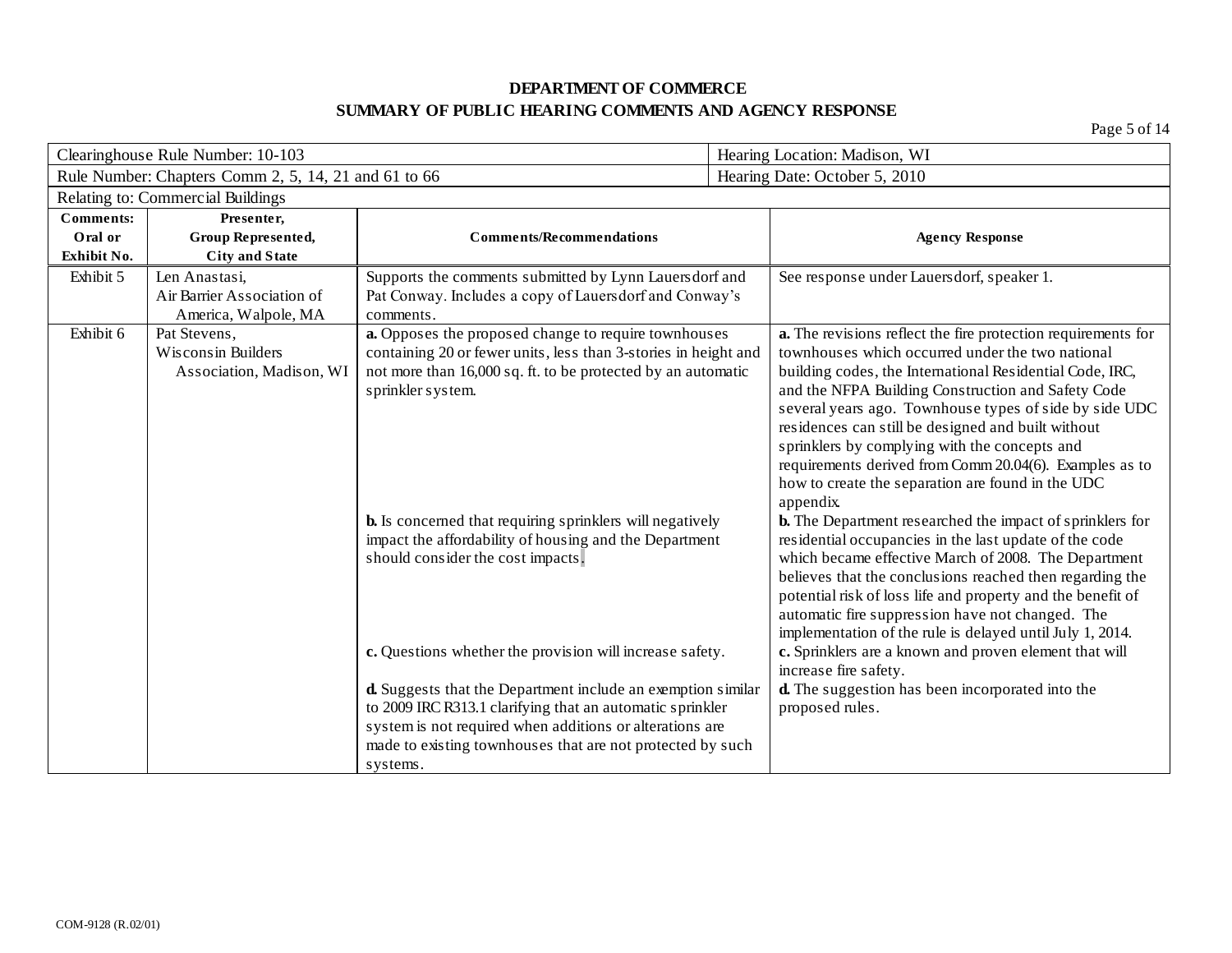| Clearinghouse Rule Number: 10-103 |                                                                      |                                                                                                                                                                                                                                                                                                                                                                                 | Hearing Location: Madison, WI                                                                                                                                                                                                                                                                                                                                                                                                                                                                                                                                                                                                                                                   |  |
|-----------------------------------|----------------------------------------------------------------------|---------------------------------------------------------------------------------------------------------------------------------------------------------------------------------------------------------------------------------------------------------------------------------------------------------------------------------------------------------------------------------|---------------------------------------------------------------------------------------------------------------------------------------------------------------------------------------------------------------------------------------------------------------------------------------------------------------------------------------------------------------------------------------------------------------------------------------------------------------------------------------------------------------------------------------------------------------------------------------------------------------------------------------------------------------------------------|--|
|                                   | Rule Number: Chapters Comm 2, 5, 14, 21 and 61 to 66                 |                                                                                                                                                                                                                                                                                                                                                                                 | Hearing Date: October 5, 2010                                                                                                                                                                                                                                                                                                                                                                                                                                                                                                                                                                                                                                                   |  |
|                                   | Relating to: Commercial Buildings                                    |                                                                                                                                                                                                                                                                                                                                                                                 |                                                                                                                                                                                                                                                                                                                                                                                                                                                                                                                                                                                                                                                                                 |  |
| <b>Comments:</b>                  | Presenter,                                                           |                                                                                                                                                                                                                                                                                                                                                                                 |                                                                                                                                                                                                                                                                                                                                                                                                                                                                                                                                                                                                                                                                                 |  |
| Oral or                           | Group Represented,                                                   | <b>Comments/Recommendations</b>                                                                                                                                                                                                                                                                                                                                                 | <b>Agency Response</b>                                                                                                                                                                                                                                                                                                                                                                                                                                                                                                                                                                                                                                                          |  |
| Exhibit No.<br>Exhibit 7          | <b>City and State</b>                                                |                                                                                                                                                                                                                                                                                                                                                                                 |                                                                                                                                                                                                                                                                                                                                                                                                                                                                                                                                                                                                                                                                                 |  |
|                                   | Wade Rudolph,<br>Sacred Heart Hospital, Eau<br>Claire, WI            | Proposes not to adopt and reference the Guidelines and<br>Designs for Health Care Facilities relating heating and<br>ventilation standards for health care facilities. Contends the<br>guidelines were not fully developed when published.<br>Believes the guidelines will result in expensive designs that<br>are not justified. Believes that the increased ventilation rates | The Department has developed Wisconsin rule<br>modifications to address the specific concerns of the<br>Guidelines and Designs for Health Care Facilities.                                                                                                                                                                                                                                                                                                                                                                                                                                                                                                                      |  |
|                                   |                                                                      | are not substantiated and provide no clinical benefit to<br>patients.                                                                                                                                                                                                                                                                                                           |                                                                                                                                                                                                                                                                                                                                                                                                                                                                                                                                                                                                                                                                                 |  |
| Exhibit 8                         | Laura Leitch,<br>Wisconsin Hospital<br>Association, Madison, WI      | Supports the comments submitted by Wade Rudolph.                                                                                                                                                                                                                                                                                                                                | See response under Rudolph, exhibit 7.                                                                                                                                                                                                                                                                                                                                                                                                                                                                                                                                                                                                                                          |  |
| Exhibit 9                         | Mike Mamayek,<br>Illingworth-Kilgust<br>Mechanical, Milwaukee,<br>WI | Recommends the use of natural ventilation be permitted<br>provided an engineering analysis accounts for the (a)<br>number of occupants, (b) the operation of the operating<br>mechanism for each opening during the entire year, and (c)<br>the distribution of the openings in each space.                                                                                     | Natural ventilation is and has been allowed under the code<br>and utilized without known or documented problems for<br>decades in those uses identified as acceptable candidates<br>for natural ventilation. No documentation has been<br>provided to substantiate requiring an engineering analysis<br>associated with the number of occupants, the operation or<br>controls of windows or their distribution. Natural<br>ventilation is generally provided by openable windows or<br>doors that are under the control of the occupants. In<br>essence, they are opened as needed. For other uses not<br>included in the list, an engineering analysis is already<br>required. |  |
| Exhibit 10                        | Amy Schmidt,<br>Dow Chemical Company,<br>Midland, MI                 | a. Supports the energy efficiency update for the Wisconsin<br>Commercial Building Code.<br>b. Requests that the Department consider amendments that<br>reflect the Department of Energy's code change proposal<br>(EC147) for the 2012 edition of the International Energy<br>Conservation Code. Provided suggested code language that<br>incorporated the EC 147 proposal.     | a. Support noted.<br><b>b.</b> See response under Elnecave, speaker #5.                                                                                                                                                                                                                                                                                                                                                                                                                                                                                                                                                                                                         |  |
| Exhibit 11                        | Bob Neale,<br>International Code Council,<br>Country Club Hills, IL  | Supports the proposed rule.                                                                                                                                                                                                                                                                                                                                                     | Support noted.                                                                                                                                                                                                                                                                                                                                                                                                                                                                                                                                                                                                                                                                  |  |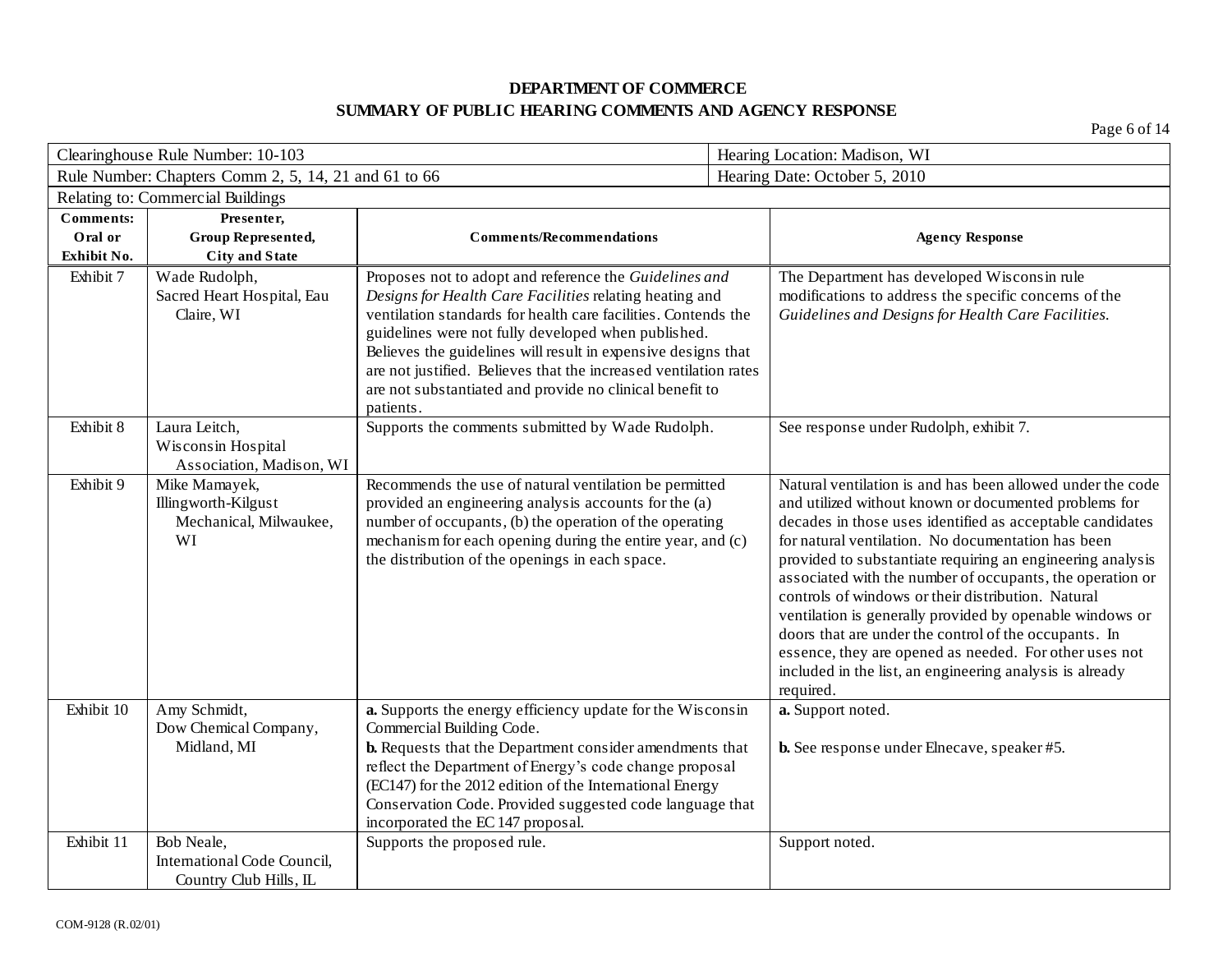| Clearinghouse Rule Number: 10-103 |                                                      | Hearing Location: Madison, WI                                                                          |                                                                                                                          |  |
|-----------------------------------|------------------------------------------------------|--------------------------------------------------------------------------------------------------------|--------------------------------------------------------------------------------------------------------------------------|--|
|                                   | Rule Number: Chapters Comm 2, 5, 14, 21 and 61 to 66 |                                                                                                        | Hearing Date: October 5, 2010                                                                                            |  |
|                                   | Relating to: Commercial Buildings                    |                                                                                                        |                                                                                                                          |  |
| <b>Comments:</b>                  | Presenter,                                           |                                                                                                        |                                                                                                                          |  |
| Oral or                           | Group Represented,                                   | <b>Comments/Recommendations</b>                                                                        | <b>Agency Response</b>                                                                                                   |  |
| Exhibit No.                       | <b>City and State</b>                                |                                                                                                        |                                                                                                                          |  |
| Exhibit 12                        | Ben Barrett,                                         | Suggests that parking spaces/stalls meet current                                                       | The restriping of parking lots falls under the scope of                                                                  |  |
|                                   | Wisconsin Council on<br>Physical Disabilities,       | accessibility requirements (ADA) relating to parking when<br>the parking lot is restriped or expanded. | federal ADA requirements. The restriping of a parking lot<br>is not an alteration to a building and therefore outside of |  |
|                                   | Madison, WI                                          |                                                                                                        | the scope of the triggers that require code compliance.                                                                  |  |
| Exhibit 13                        | Otis Woods,                                          | a. Opposes the adoption of the 2010 edition of the Guidelines                                          | a. See response under Rudolph, exhibit 7.                                                                                |  |
|                                   | Wisconsin Department of                              | for Design and Construction of Health Care Facilities.                                                 |                                                                                                                          |  |
|                                   | Health Services, Madison,                            | Recommends continuing to reference 2006 AIA Guidelines                                                 |                                                                                                                          |  |
|                                   | WI                                                   | until a future edition of the Guidelines can resolve                                                   |                                                                                                                          |  |
|                                   |                                                      | application language issues.                                                                           |                                                                                                                          |  |
|                                   | Woods continued                                      | <b>b.</b> Supports the standard language of 2006 and 2009 editions                                     | <b>b.</b> Support noted.                                                                                                 |  |
|                                   |                                                      | of section IBC 308 relating to CBRF's and the occupancy                                                |                                                                                                                          |  |
|                                   |                                                      | classifications of I-1 and I-2. Contends that allowing Class C                                         |                                                                                                                          |  |
|                                   |                                                      | CBRF residents to be housed in buildings classified as I-1                                             |                                                                                                                          |  |
|                                   |                                                      | occupancies imposes unnecessary risks for the residents                                                |                                                                                                                          |  |
|                                   |                                                      | who by DHS definition are not mentally capable of                                                      |                                                                                                                          |  |
|                                   |                                                      | responding to a fire alarm without help or verbal or physical<br>prompting.                            |                                                                                                                          |  |
|                                   |                                                      | c. Contends allowing CBRF's to be classified as something                                              | c. The rules do not propose to change the classification of                                                              |  |
|                                   |                                                      | other than I-2 occupancies would conflict with ch. DHS 83.                                             | I-2 occupancies. It does not appear that ch. DHS 83 makes                                                                |  |
|                                   |                                                      |                                                                                                        | a specific reference to the I-2 classification.                                                                          |  |
|                                   |                                                      | <b>d.</b> Supports the current requirements under s. Comm $61.30(1)$                                   | d. Support noted. First occupancy concern is addressed                                                                   |  |
|                                   |                                                      | (b). Concerned about the potential of building and converting                                          | under s. Comm 66.0101 (2).                                                                                               |  |
|                                   |                                                      | prior to occupancy to a Class C CBRF without the higher                                                |                                                                                                                          |  |
|                                   |                                                      | construction requirements needed for Group I-2 occupancy.                                              |                                                                                                                          |  |
| Exhibit 14                        | Bert Fredericksen,                                   | Recommends clarifying the definition of CBRF and include a                                             | Table 64.0403 has been modified for other reasons. The                                                                   |  |
| (email)                           | Fredericksen Engineering, Inc                        | separate CBRF occupancy in Table 64.0403 clearly allowing                                              | Department has clarified the use of the Guidelines under s.                                                              |  |
|                                   |                                                      | the use of natural ventilation and therein removing the ability                                        | Comm 64.0300 limiting its use to hospitals and nursing                                                                   |  |
|                                   |                                                      | of DHS to create a different interpretation.                                                           | homes.                                                                                                                   |  |
| Exhibit 15                        | Ronald Buchholz,                                     | a. Believes clarification is needed as to the application of                                           | a. It is the Department understanding that revisions                                                                     |  |
|                                   | Fitchburg, WI                                        | building code requirements for CBRF's as residential rather<br>than institutional occupancies.         | concerning occupancy classifications involving CBRF's<br>are to occur under the 2012 edition of the IBC. The             |  |
|                                   |                                                      |                                                                                                        | Department will evaluate those IBC revisions during the                                                                  |  |
|                                   |                                                      |                                                                                                        | next update of the Wisconsin Commercial Building Code.                                                                   |  |
|                                   |                                                      |                                                                                                        |                                                                                                                          |  |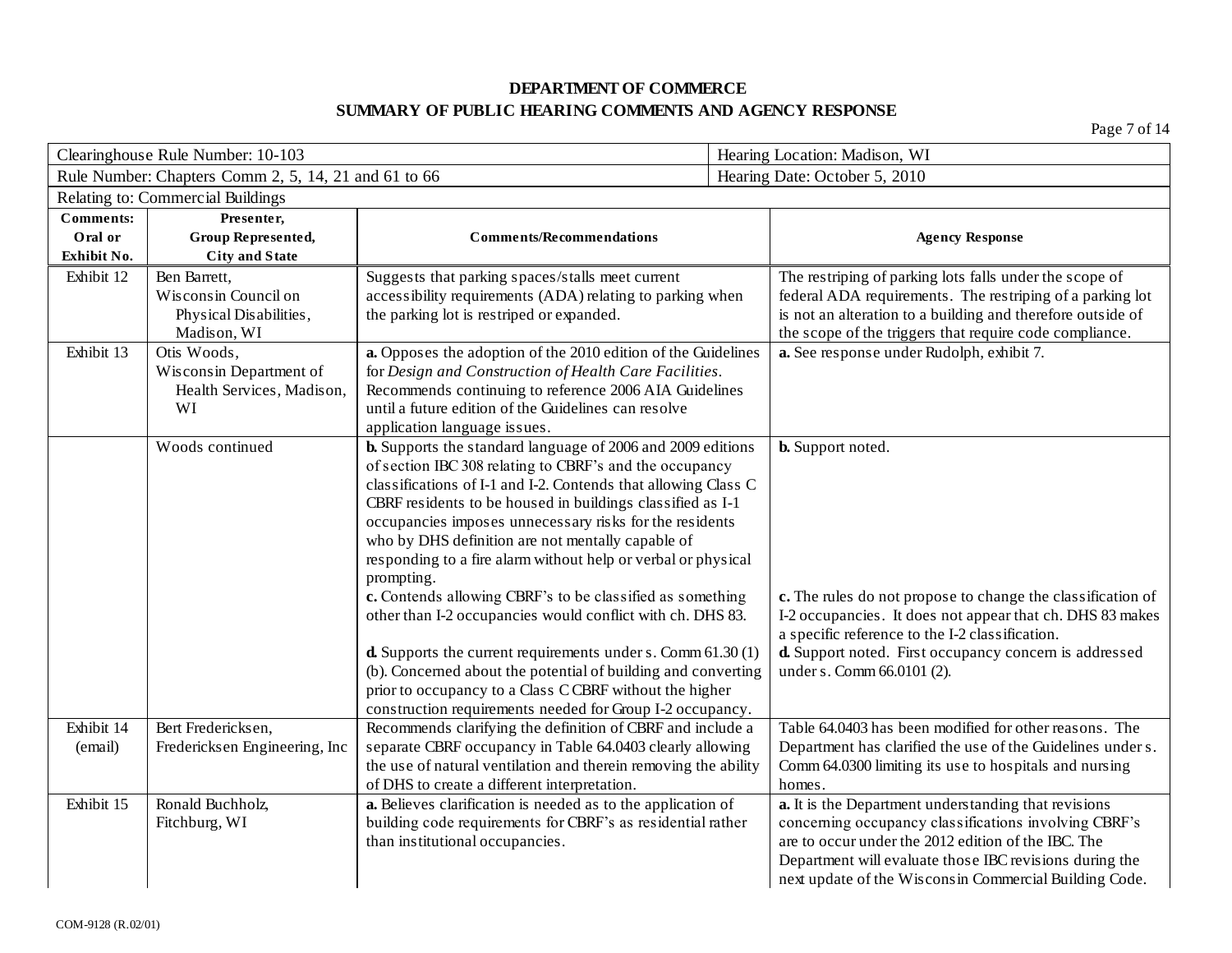| Clearinghouse Rule Number: 10-103                    |                                                           |                                                                                                                                                                                                                                                                                                                                                                                                                                                                                                                                                                                                                                                                                                                                                                                                                                                                                                                                                                                                                                                                                                                                                      | Hearing Location: Madison, WI |                                                                                                                                                                                                                                                                                                                                                                                                                                                                                                                                                                                                                                                                                            |
|------------------------------------------------------|-----------------------------------------------------------|------------------------------------------------------------------------------------------------------------------------------------------------------------------------------------------------------------------------------------------------------------------------------------------------------------------------------------------------------------------------------------------------------------------------------------------------------------------------------------------------------------------------------------------------------------------------------------------------------------------------------------------------------------------------------------------------------------------------------------------------------------------------------------------------------------------------------------------------------------------------------------------------------------------------------------------------------------------------------------------------------------------------------------------------------------------------------------------------------------------------------------------------------|-------------------------------|--------------------------------------------------------------------------------------------------------------------------------------------------------------------------------------------------------------------------------------------------------------------------------------------------------------------------------------------------------------------------------------------------------------------------------------------------------------------------------------------------------------------------------------------------------------------------------------------------------------------------------------------------------------------------------------------|
| Rule Number: Chapters Comm 2, 5, 14, 21 and 61 to 66 |                                                           |                                                                                                                                                                                                                                                                                                                                                                                                                                                                                                                                                                                                                                                                                                                                                                                                                                                                                                                                                                                                                                                                                                                                                      | Hearing Date: October 5, 2010 |                                                                                                                                                                                                                                                                                                                                                                                                                                                                                                                                                                                                                                                                                            |
| Relating to: Commercial Buildings                    |                                                           |                                                                                                                                                                                                                                                                                                                                                                                                                                                                                                                                                                                                                                                                                                                                                                                                                                                                                                                                                                                                                                                                                                                                                      |                               |                                                                                                                                                                                                                                                                                                                                                                                                                                                                                                                                                                                                                                                                                            |
| <b>Comments:</b><br>Oral or<br>Exhibit No.           | Presenter,<br>Group Represented,<br><b>City and State</b> | <b>Comments/Recommendations</b>                                                                                                                                                                                                                                                                                                                                                                                                                                                                                                                                                                                                                                                                                                                                                                                                                                                                                                                                                                                                                                                                                                                      |                               | <b>Agency Response</b>                                                                                                                                                                                                                                                                                                                                                                                                                                                                                                                                                                                                                                                                     |
|                                                      |                                                           | <b>b.</b> Contends that the original intent of the original legislation<br>was to allow residents to live in a residential setting (CBRF)<br>rather than an institutional one such as a nursing home or<br>hospital. The intent was to allow this for all classes of<br>CBRF's.<br>c. Advocates clarifications are needed for sections IBC 308.2<br>and 308.3 the class CCBRF's need not be institutional type<br>occupancies.                                                                                                                                                                                                                                                                                                                                                                                                                                                                                                                                                                                                                                                                                                                       |                               | <b>b.</b> See response under <b>a.</b> The direction under s. 101.127,<br>Stats., does indicate that building code standards are to be<br>"homelike" for certain types of CBRF's<br>c. See response under a.                                                                                                                                                                                                                                                                                                                                                                                                                                                                               |
| Exhibit 16                                           | Randy Dahmen,<br>Waunakee, WI                             | a. Suggests an exemption be provided under s. Comm 61.30<br>$(4)$ (b) not requiring the submission of fire alarm plans for<br>projects involving 20 or fewer alarm units similar to that for<br>sprinklers.<br><b>b.</b> Requests clarification under s. Comm $61.30(2)$ whether a<br>snow melt system requires HVAC plan submittal, and further<br>modifications under s. Comm 2.31, if needed?<br>c. Recommends that a "catch basin" be recognized as<br>equivalent to an "oil separator" under section IBC 4122.6.<br>d. Suggests a modification under sections IBC 7.16.6.2.1 and<br>IMC 607.6.2.1 exemptions so as to refer to "fire rated<br>floor/ceiling roof assembly cavities.<br>e. Suggests a modification under s. IBC 1405.3 also<br>exempting boxsills in needing a vapor barrier. Note, if<br>acceptable, s. Comm 63.0402 may no longer be necessary.<br>f. Suggests notes be added to IBC Table 2902 recognizing<br>that water tanks with separate sanitized disposable cups and<br>sanitized disposable cups serving lavatories and sinks not<br>located within toilet rooms are acceptable alternatives to<br>drinking fountains. |                               | a. The draft has been revised to incorporate a plan review<br>exemption for fire alarms.<br><b>b.</b> The definition under s. Comm 61.04 has been revised to<br>clarify the issue.<br>c. A catch basin is just a type of drain inlet and is not<br>equivalent to an oil separator which separates and retains<br>the oil for proper disposal.<br>d. Section IBC 716.6.3 is titled "Nonfire-resistance-rated<br>floor assemblies" which to the Department in its<br>understanding of the IBC format is intuitively clear as to<br>the subject matter.<br>e. Agree, the provisions relative to s. IBC 1405 have<br>modified.<br>f. The suggestion has been incorporated into the rule draft. |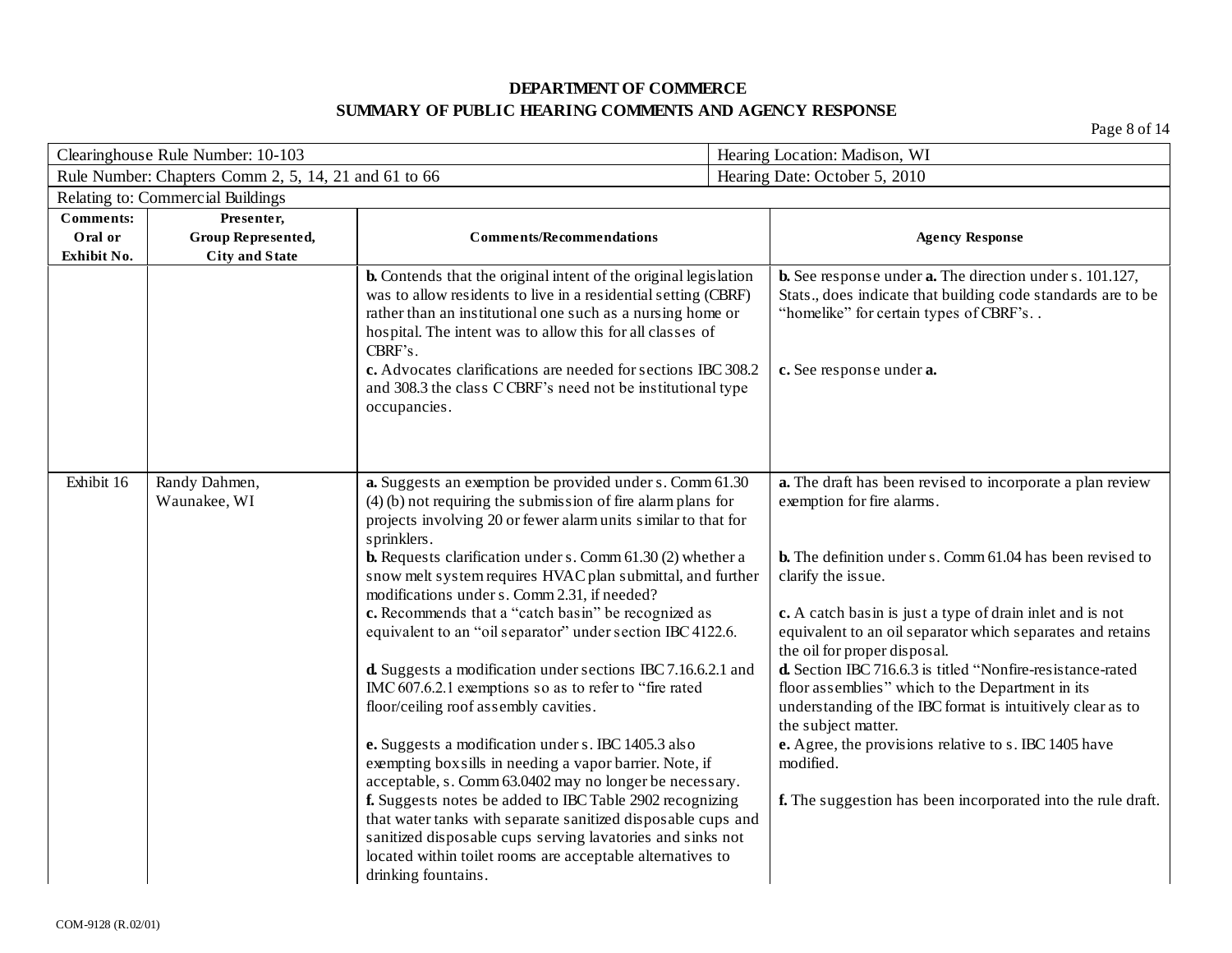| Clearinghouse Rule Number: 10-103 |                                                      |                                                                                                                                                                                                                                                                                                                                                                                                                                                                                                                                                                                                                                                                                                                                               | Hearing Location: Madison, WI |                                                                                                                                                                                                                                                                                                                                                                                                                                                                                                                                                                                                                                                                                                                                                                                                                                                                                                                                                                                                                      |  |
|-----------------------------------|------------------------------------------------------|-----------------------------------------------------------------------------------------------------------------------------------------------------------------------------------------------------------------------------------------------------------------------------------------------------------------------------------------------------------------------------------------------------------------------------------------------------------------------------------------------------------------------------------------------------------------------------------------------------------------------------------------------------------------------------------------------------------------------------------------------|-------------------------------|----------------------------------------------------------------------------------------------------------------------------------------------------------------------------------------------------------------------------------------------------------------------------------------------------------------------------------------------------------------------------------------------------------------------------------------------------------------------------------------------------------------------------------------------------------------------------------------------------------------------------------------------------------------------------------------------------------------------------------------------------------------------------------------------------------------------------------------------------------------------------------------------------------------------------------------------------------------------------------------------------------------------|--|
|                                   | Rule Number: Chapters Comm 2, 5, 14, 21 and 61 to 66 |                                                                                                                                                                                                                                                                                                                                                                                                                                                                                                                                                                                                                                                                                                                                               |                               | Hearing Date: October 5, 2010                                                                                                                                                                                                                                                                                                                                                                                                                                                                                                                                                                                                                                                                                                                                                                                                                                                                                                                                                                                        |  |
|                                   | Relating to: Commercial Buildings                    |                                                                                                                                                                                                                                                                                                                                                                                                                                                                                                                                                                                                                                                                                                                                               |                               |                                                                                                                                                                                                                                                                                                                                                                                                                                                                                                                                                                                                                                                                                                                                                                                                                                                                                                                                                                                                                      |  |
| <b>Comments:</b>                  | Presenter,                                           |                                                                                                                                                                                                                                                                                                                                                                                                                                                                                                                                                                                                                                                                                                                                               |                               |                                                                                                                                                                                                                                                                                                                                                                                                                                                                                                                                                                                                                                                                                                                                                                                                                                                                                                                                                                                                                      |  |
| Oral or                           | Group Represented,                                   | <b>Comments/Recommendations</b>                                                                                                                                                                                                                                                                                                                                                                                                                                                                                                                                                                                                                                                                                                               |                               | <b>Agency Response</b>                                                                                                                                                                                                                                                                                                                                                                                                                                                                                                                                                                                                                                                                                                                                                                                                                                                                                                                                                                                               |  |
| Exhibit No.                       | <b>City and State</b>                                |                                                                                                                                                                                                                                                                                                                                                                                                                                                                                                                                                                                                                                                                                                                                               |                               |                                                                                                                                                                                                                                                                                                                                                                                                                                                                                                                                                                                                                                                                                                                                                                                                                                                                                                                                                                                                                      |  |
|                                   |                                                      | g. Suggests a note be added to IBC Table 2902 indicating the<br>acceptance the number of sanitary fixtures based upon a<br>reasonable actual capacity versus a capacity calculated on<br>square footage.<br>h. Suggests that measurements referenced under s. Comm<br>$62.1200(2)$ (a) be clarified in terms of "horizontally" or<br>"vertically".                                                                                                                                                                                                                                                                                                                                                                                            |                               | g. The Wisconsin Commercial Building Code already<br>allows for the establishment of reasonable actual<br>capacities within IBC Chapter 10 (refer to the exception<br>found in IBC s. 1004.1) since the 2006 IBC was put into<br>effect in 2008.<br><b>h.</b> Currently, section Comm $62.1200(2)(a)$ 3. and 4. clarifies<br>certain aspects of the statutory specified measurements.<br>In light of the fact that the specific gravity of carbon<br>monoxide is equal to that of air, the Department does not<br>believe further clarification is unnecessary.                                                                                                                                                                                                                                                                                                                                                                                                                                                      |  |
|                                   | Dahmen continued                                     | i. Requests references to "additions", "renovations" and<br>"repairs" be eliminated from ss. Comm $66.0607(1)$ , $66.0711$<br>and 66.0808, leaving only the reference to "alterations".<br>j. Requests the inclusion of a reference to IECC 101.4.5 under<br>ss. Comm 66.0711 and 66.0808 for unconditioned spaces<br>converted to conditioned space.<br>k. Requests the inclusion of wording similar to IECC 101.4.4<br>under IEBC chapter 9 when an occupancy change increases<br>energy usage.<br>I. Suggests that a Wisconsin modification be created<br>clarifying the reference to "area" to mean "fire area" under<br>section IEBC 912.2.1.<br>m. Requests the addition of language similar to s. Comm<br>66.0910 for IEBC chapter 13. |                               | i. Comm 66.0607 has been revised to eliminate the<br>referenced terminology; Comm 66.0711 and 66.0808 do not<br>contain this terminology.<br>j. The suggestion does indentify a problem with the<br>application of current requirements as applied to<br>alterations and changes in occupancies.<br>k. The suggestion would be inconsistent with the direction<br>provided under IEBC sections 901.2 and 912. IEBC section<br>912 references IEBC chapter 8, including section 808.<br>I. The suggestion would potentially mandate modifications<br>beyond the space undergoing a change of use. This<br>would be inconsistent with the overall intent and<br>objectives of the IEBC to maintain existing conditions at<br>their current level of compliance and the new construction<br>conform to current requirements.<br>m. The Department believes that the current language<br>under sections IEBC 1301.1 and 1301.2.4 assures a building<br>will not be less sanitary than prior to a change in<br>occupancy. |  |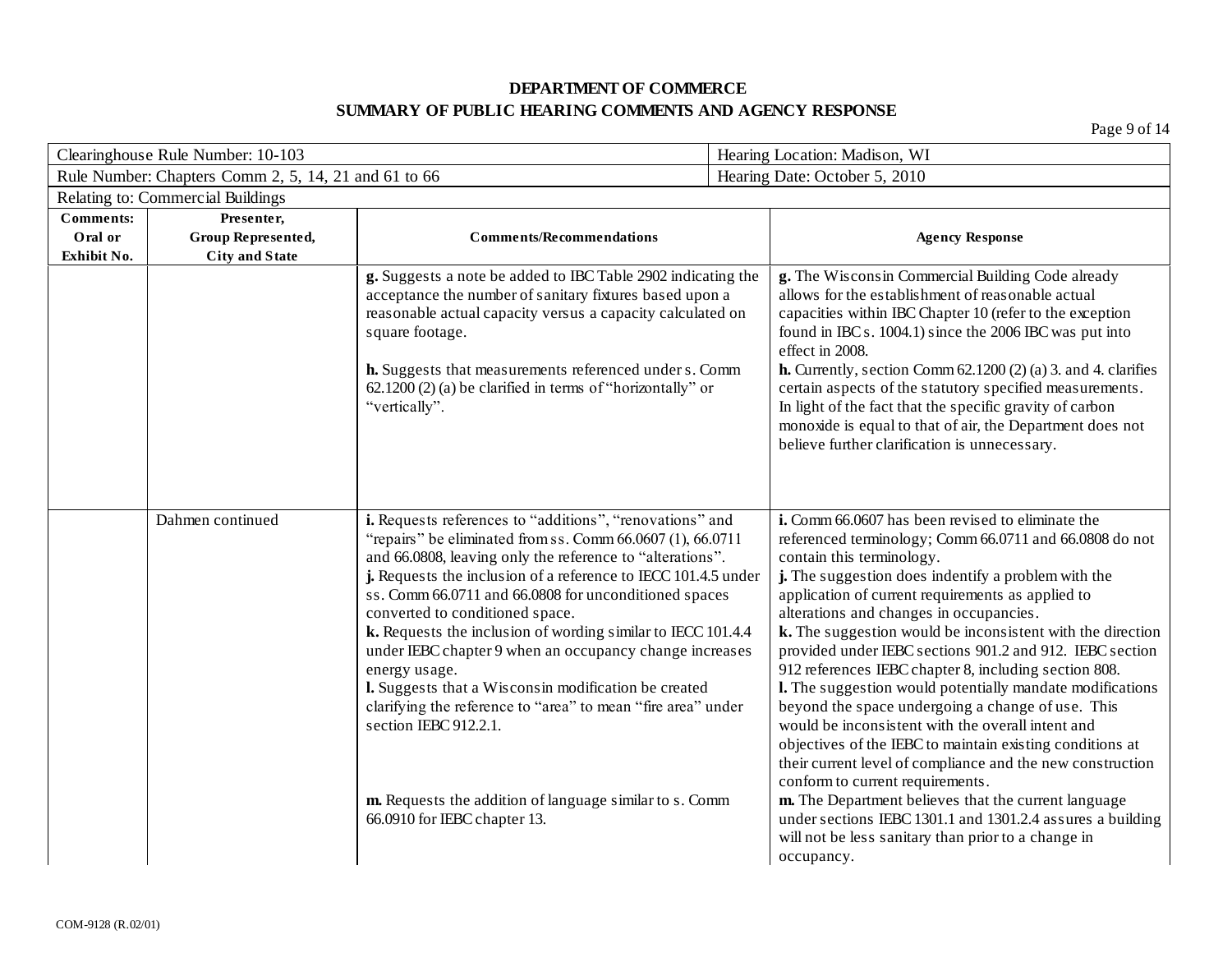Page 10 of 14

| Clearinghouse Rule Number: 10-103          |                                                           |                                                                                                                                                                                                                                                                                                                                                                                                                                                                                                                                                                                                                                                                                                                                                                    | Hearing Location: Madison, WI                                                                                                                                                                                                                                                                                                                                                                                                                                                                                                                                                                                                                                                                                                                                                |  |
|--------------------------------------------|-----------------------------------------------------------|--------------------------------------------------------------------------------------------------------------------------------------------------------------------------------------------------------------------------------------------------------------------------------------------------------------------------------------------------------------------------------------------------------------------------------------------------------------------------------------------------------------------------------------------------------------------------------------------------------------------------------------------------------------------------------------------------------------------------------------------------------------------|------------------------------------------------------------------------------------------------------------------------------------------------------------------------------------------------------------------------------------------------------------------------------------------------------------------------------------------------------------------------------------------------------------------------------------------------------------------------------------------------------------------------------------------------------------------------------------------------------------------------------------------------------------------------------------------------------------------------------------------------------------------------------|--|
|                                            | Rule Number: Chapters Comm 2, 5, 14, 21 and 61 to 66      |                                                                                                                                                                                                                                                                                                                                                                                                                                                                                                                                                                                                                                                                                                                                                                    | Hearing Date: October 5, 2010                                                                                                                                                                                                                                                                                                                                                                                                                                                                                                                                                                                                                                                                                                                                                |  |
|                                            | Relating to: Commercial Buildings                         |                                                                                                                                                                                                                                                                                                                                                                                                                                                                                                                                                                                                                                                                                                                                                                    |                                                                                                                                                                                                                                                                                                                                                                                                                                                                                                                                                                                                                                                                                                                                                                              |  |
| <b>Comments:</b><br>Oral or<br>Exhibit No. | Presenter,<br>Group Represented,<br><b>City and State</b> | <b>Comments/Recommendations</b>                                                                                                                                                                                                                                                                                                                                                                                                                                                                                                                                                                                                                                                                                                                                    | <b>Agency Response</b>                                                                                                                                                                                                                                                                                                                                                                                                                                                                                                                                                                                                                                                                                                                                                       |  |
|                                            |                                                           | n. Requests references to IEBC 605, 706 and 906 when using<br>IEBC chapter 13.<br>o. Suggests the exemptions under s. Comm 63.0101 be<br>expanded to include:<br>Buildings with a peak design rate of energy usage<br>less than 3.4 btu/h-ft2 of floor area for space<br>conditioning purposes.                                                                                                                                                                                                                                                                                                                                                                                                                                                                    | n. The Department has created a reference to the<br>accessibility provisions under section IEBC 310 when<br>using IEBC chapter 13 for alterations.<br>o. The exemptions are addressed under section IECC<br>101.5.2. The suggestion was proposed to and considered<br>by the HVAC advisory council prior to the creation of the<br>public hearing draft and did not receive their endorsement.                                                                                                                                                                                                                                                                                                                                                                               |  |
|                                            |                                                           | Buildings that do not contain conditioned space.<br>$\bullet$<br>p. Suggests replacing the definition of "conditioned space"<br>and "unconditioned space" under section IECC 202 in order<br>to address heating design concerns/problems for<br>conditioned space adjacent to conditioned space.<br>q. Suggests using consistency terminology "daylight zone"<br>and "daylit area" between the IECC definition and the s.<br>Comm $63.505(1)(b)$ .                                                                                                                                                                                                                                                                                                                 | <b>p.</b> The suggestion was proposed to and considered by the<br>HVAC advisory council prior to the creation of the public<br>hearing draft and did not receive their endorsement.<br>q. The Department does not believe an inconsistency<br>exists in that proposed rules repeal s. Comm 63.0505 (1)<br>entirely.                                                                                                                                                                                                                                                                                                                                                                                                                                                          |  |
|                                            | Dahmen continued                                          | r. Suggests specifically not recognizing reflective insulation<br>under section IECC 303.1.4 in fulfilling building envelop<br>requirements.<br>s. Suggests that section IECC 403.2.1 be modified to match<br>section IECC 503.2.7 to address certain CBRF's ductwork<br>located outside of the building such as rooftop units.<br>t. Believes that the R-values under sections IECC 403.2.1 and<br>503.2.7 should be the same for consistency.<br>u. Proposes that the requirement for pool covers be<br>eliminated because the removal process poses a health<br>hazard.<br>v. Suggests updating the note under IECC 404/Comm 63.0404<br>to reflect the correct year and REScheck edition and revising<br>to reflect the application to 3 stories "above grade". | r. Unless the material poses some type of health or safety<br>risk a specific exclusion is not appropriate within the<br>administrative rule. The material can provide some<br>insulating value even if not much.<br>s. The Department believes that section IECC 403.2.1 is<br>sufficiently clear as to insulation requirements for<br>residential rooftop units.<br>t. No technical justification is provided for the suggestion.<br>The IECC Chapters 4 and 5 differ on many insulating<br>values for residential buildings versus commercial<br>buildings.<br>u. The requirement has been eliminated under the fire<br>prevention code update package, CR 09-104.<br>u. The requirement has been eliminated under the fire<br>prevention code update package, CR 09-104. |  |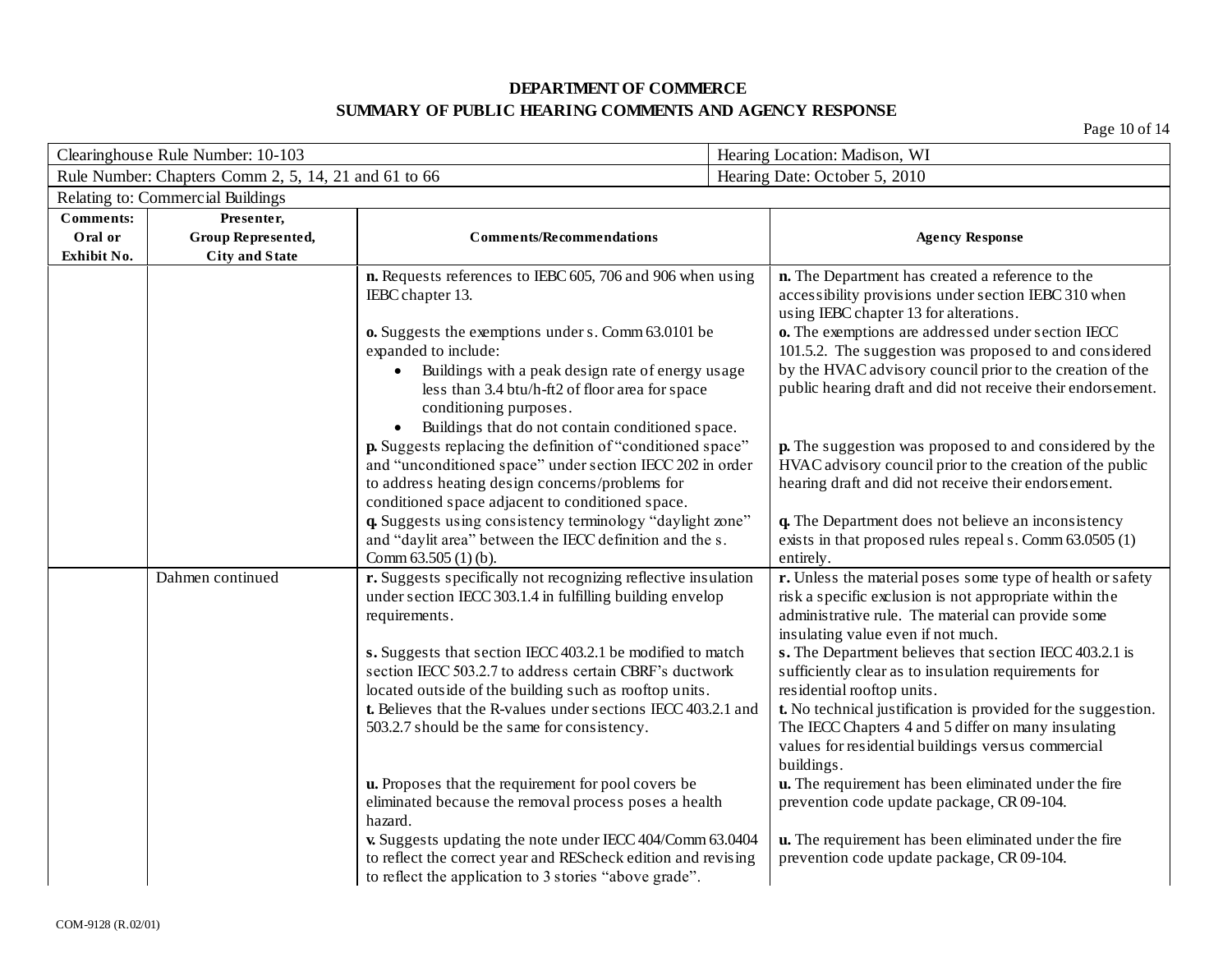| Clearinghouse Rule Number: 10-103                    |                                                           | Hearing Location: Madison, WI                                                                                                                                                                                                                                                                                                                                                                                                                                                                                                                                                                                                                                                                                                                                                                                                                                                                                                                                                                                           |                               |                                                                                                                                                                                                                                                                                                                                                                                                                                                                                                                                                                                                                                                                                                                                                                                             |
|------------------------------------------------------|-----------------------------------------------------------|-------------------------------------------------------------------------------------------------------------------------------------------------------------------------------------------------------------------------------------------------------------------------------------------------------------------------------------------------------------------------------------------------------------------------------------------------------------------------------------------------------------------------------------------------------------------------------------------------------------------------------------------------------------------------------------------------------------------------------------------------------------------------------------------------------------------------------------------------------------------------------------------------------------------------------------------------------------------------------------------------------------------------|-------------------------------|---------------------------------------------------------------------------------------------------------------------------------------------------------------------------------------------------------------------------------------------------------------------------------------------------------------------------------------------------------------------------------------------------------------------------------------------------------------------------------------------------------------------------------------------------------------------------------------------------------------------------------------------------------------------------------------------------------------------------------------------------------------------------------------------|
| Rule Number: Chapters Comm 2, 5, 14, 21 and 61 to 66 |                                                           |                                                                                                                                                                                                                                                                                                                                                                                                                                                                                                                                                                                                                                                                                                                                                                                                                                                                                                                                                                                                                         | Hearing Date: October 5, 2010 |                                                                                                                                                                                                                                                                                                                                                                                                                                                                                                                                                                                                                                                                                                                                                                                             |
|                                                      | Relating to: Commercial Buildings                         |                                                                                                                                                                                                                                                                                                                                                                                                                                                                                                                                                                                                                                                                                                                                                                                                                                                                                                                                                                                                                         |                               |                                                                                                                                                                                                                                                                                                                                                                                                                                                                                                                                                                                                                                                                                                                                                                                             |
| <b>Comments:</b><br>Oral or<br>Exhibit No.           | Presenter,<br>Group Represented,<br><b>City and State</b> | <b>Comments/Recommendations</b>                                                                                                                                                                                                                                                                                                                                                                                                                                                                                                                                                                                                                                                                                                                                                                                                                                                                                                                                                                                         |                               | <b>Agency Response</b>                                                                                                                                                                                                                                                                                                                                                                                                                                                                                                                                                                                                                                                                                                                                                                      |
|                                                      |                                                           | w. Is unclear as to the purpose and application of s. Comm<br>63.0502 as reworded whether this is addressing vapor<br>retarders (covered under section IBC 1405) or building wraps.<br>x. Believes that there may be an inconsistency with section<br>IECC 503.2.4.4 with respect to section IFGC 503.15 especially<br>for kitchen hood systems.<br>y. Suggests that the requirement for commissioning HVAC<br>systems under section IECC 503.2.9 be eliminated. Questions<br>whether these provisions are redundant with s. Comm<br>64.0313.<br>z. Requests Table 63.0503 be modified to read "Economizers<br>on all split cooling systems and groundwater source cooling<br>systems $\geq$ 54,000 Btu/h, packaged rooftop units and on all<br>other cooling systems $\geq$ 33,000 Btu/h."<br>aa. Suggests that s. Comm 63.0505 be worded to recognize<br>the use of photosensors.<br>bb. Indicates that Comcheck under s. Comm 63.0506 does not<br>calculate total building compliance and should modify the<br>note. |                               | <b>v.</b> Although there is some overlap with section IBC 1405<br>which deals with exterior walls, the provisions under s.<br>Comm 63.0502 covers also above-grade floors and ceilings.<br>x. The rules addressed exhaust ducts and vents,<br>respectfully. The rules are different and the provisions<br>under section IFGC 503.15 would govern the concern.<br>y. The concern is addressed by the global language under<br>s. Comm 61.03 (15).<br>z. The table has been replaced with text that clarify the<br>triggers for economizers.<br>aa. Photosensors are a type of lighting control and would<br>be an acceptable type of control under the current rule.<br>bb. Agree, the note has been modified.                                                                               |
|                                                      | Dahmen continued                                          | cc. Requests clarification for the application of s. Comm<br>65.0400 as it applies to outdoor equipment and structures.<br>dd. Suggests referencing the 2009 edition of NFPA 54.<br>ee. Requests a definition for "service area" under section<br>IMC 502.14 to clarify the application relative to Table<br>64.0403.                                                                                                                                                                                                                                                                                                                                                                                                                                                                                                                                                                                                                                                                                                   |                               | cc. The commenter did not include enough detail to<br>understand the source of the confusion or to understand<br>which provisions need modification to create the clarity<br>believed to be lacking. Many structures without roofs<br>would still fall under the scope of the code.<br>dd. The reference to the 2009 edition of NFPA 54 will be<br>made with the update of the Gas Systems Code Comm 40,<br>that will coordinate the references in the Dwelling Code<br>and the Commercial Building Code.<br>ee. Section IMC 502.14 provides an exception for the<br>operation of motor vehicles in any area of a building, not<br>just a service area, when the operation is for the sole<br>purpose of moving the vehicle into or out of the area. The<br>exception exists for all areas. |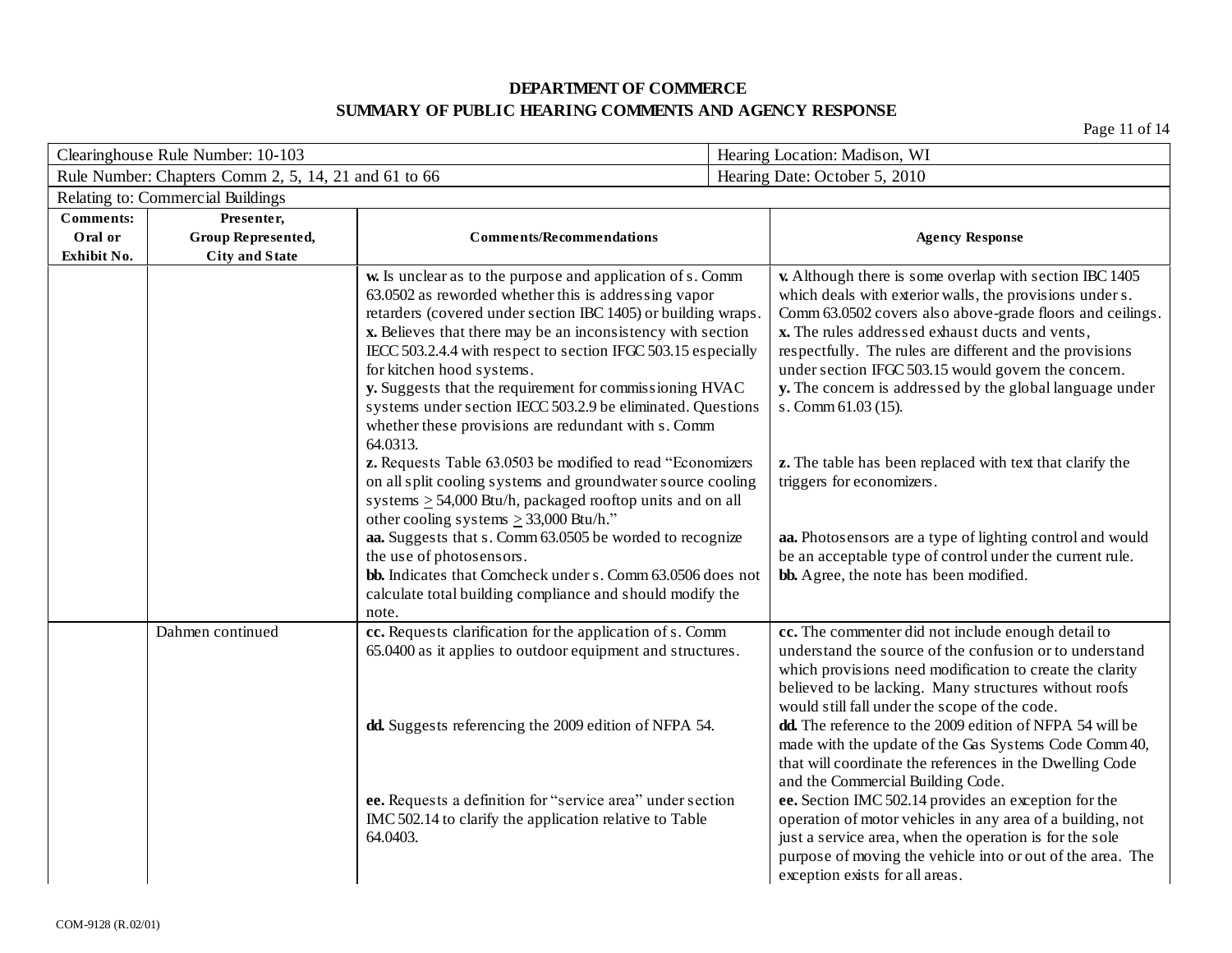Page 12 of 14

| Clearinghouse Rule Number: 10-103 |                                                      |                                                                                                                    |  | Hearing Location: Madison, WI                                                                                   |  |
|-----------------------------------|------------------------------------------------------|--------------------------------------------------------------------------------------------------------------------|--|-----------------------------------------------------------------------------------------------------------------|--|
|                                   | Rule Number: Chapters Comm 2, 5, 14, 21 and 61 to 66 |                                                                                                                    |  | Hearing Date: October 5, 2010                                                                                   |  |
|                                   | Relating to: Commercial Buildings                    |                                                                                                                    |  |                                                                                                                 |  |
| <b>Comments:</b>                  | Presenter,                                           |                                                                                                                    |  |                                                                                                                 |  |
| Oral or                           | Group Represented,                                   | <b>Comments/Recommendations</b>                                                                                    |  | <b>Agency Response</b>                                                                                          |  |
| Exhibit No.                       | <b>City and State</b>                                |                                                                                                                    |  |                                                                                                                 |  |
|                                   |                                                      | <b>ff.</b> Contends that s. Comm $64.0301$ (3) (b) 2. should just not                                              |  | ff. Agree, the rule has been revised.                                                                           |  |
|                                   |                                                      | reference engineers, but also architects and HVAC                                                                  |  |                                                                                                                 |  |
|                                   |                                                      | designers.<br>gg. Finds it unclear as to the choice between IMC 403 and                                            |  | gg. In light of the modification to Table 64.0403, the                                                          |  |
|                                   |                                                      | Comm $64.0403$ (1) and (4) of whether it is one or the other or a                                                  |  | application of Comm 64.0403 is clear.                                                                           |  |
|                                   |                                                      | mix of both.                                                                                                       |  |                                                                                                                 |  |
|                                   |                                                      | hh. Suggests that the exception under s. Comm 64.0401 (1)                                                          |  | hh. Sections Comm 64.0401, 64.0403 and Table 64.0403                                                            |  |
|                                   |                                                      | also be applicable to air change requirements under s. Comm                                                        |  | have been modified to address other hearing comments,                                                           |  |
|                                   |                                                      | $64.0403(6)(d)$ .                                                                                                  |  | making this suggestion moot.                                                                                    |  |
|                                   |                                                      | ii. Is confused whether the HVAC provisions apply to                                                               |  | ii. Section Comm 64.21 dealt with the location of equipment                                                     |  |
|                                   |                                                      | processing equipment; cites the former code provisions                                                             |  | based upon the type of fuel source which is no longer                                                           |  |
|                                   |                                                      | under s. Comm 64.21.                                                                                               |  | addressed under the HVAC provisions.                                                                            |  |
|                                   |                                                      | ij. Indicates there is an inconsistency with IMC Table 403                                                         |  | jj. The proposed use and application of the alternative                                                         |  |
|                                   |                                                      | and Comm Table 64.0403 concerning exhaust requirements                                                             |  | Table 64.0403 has been dropped and single mechanical                                                            |  |
|                                   |                                                      | for nail salons.                                                                                                   |  | ventilation table has been developed.                                                                           |  |
|                                   |                                                      | kk. Indicates that s. Comm $64.0403$ (8) (b) 4. a. makes                                                           |  | kk. The proposed use and application of the alternative<br>Table 64.0403 has been dropped and single mechanical |  |
|                                   |                                                      | reference to Comm Table 64.0403 concerning air change<br>rates, but the proposed Table does not contain any rates. |  | ventilation table has been developed.                                                                           |  |
|                                   |                                                      | II. Indicates that there is an inconsistency between IMC                                                           |  | II. The proposed use and application of the alternative                                                         |  |
|                                   |                                                      | Table 403 and Comm Table 64.0403 concerning dwelling                                                               |  | Table 64.0403 has been dropped and single mechanical                                                            |  |
|                                   |                                                      | kitchen exhaust rates.                                                                                             |  | ventilation table has been developed                                                                            |  |
|                                   | Dahmen continued                                     | mm. Suggests modifying footnote g in Comm Table 64.0403                                                            |  | mm. The proposed use and application of the alternative                                                         |  |
|                                   |                                                      | eliminating the provision of providing outdoor air contending                                                      |  | Table 64.0403 has been dropped and single mechanical                                                            |  |
|                                   |                                                      | that this addressed under sections IMC 403.1 and 508 and                                                           |  | ventilation table has been developed.                                                                           |  |
|                                   |                                                      | does not appear in IMC Table 403.                                                                                  |  |                                                                                                                 |  |
|                                   |                                                      | nn. Indicates that there is an inconsistency between Comm                                                          |  | nn. The proposed use and application of the alternative                                                         |  |
|                                   |                                                      | Table 64.0403 and sections IBC 406.3.3.1 and 406.3.12                                                              |  | Table 64.0403 has been dropped and single mechanical                                                            |  |
|                                   |                                                      | concerning the percent of wall area openings needed not to<br>require ventilation.                                 |  | ventilation table has been developed.                                                                           |  |
|                                   |                                                      | oo. Believes that reference to footnote i under Comm Table                                                         |  | oo. The proposed use and application of the alternative                                                         |  |
|                                   |                                                      | 64.403 for private dwelling garages is applicable.                                                                 |  | Table 64.0403 has been dropped and single mechanical                                                            |  |
|                                   |                                                      |                                                                                                                    |  | ventilation table has been developed.                                                                           |  |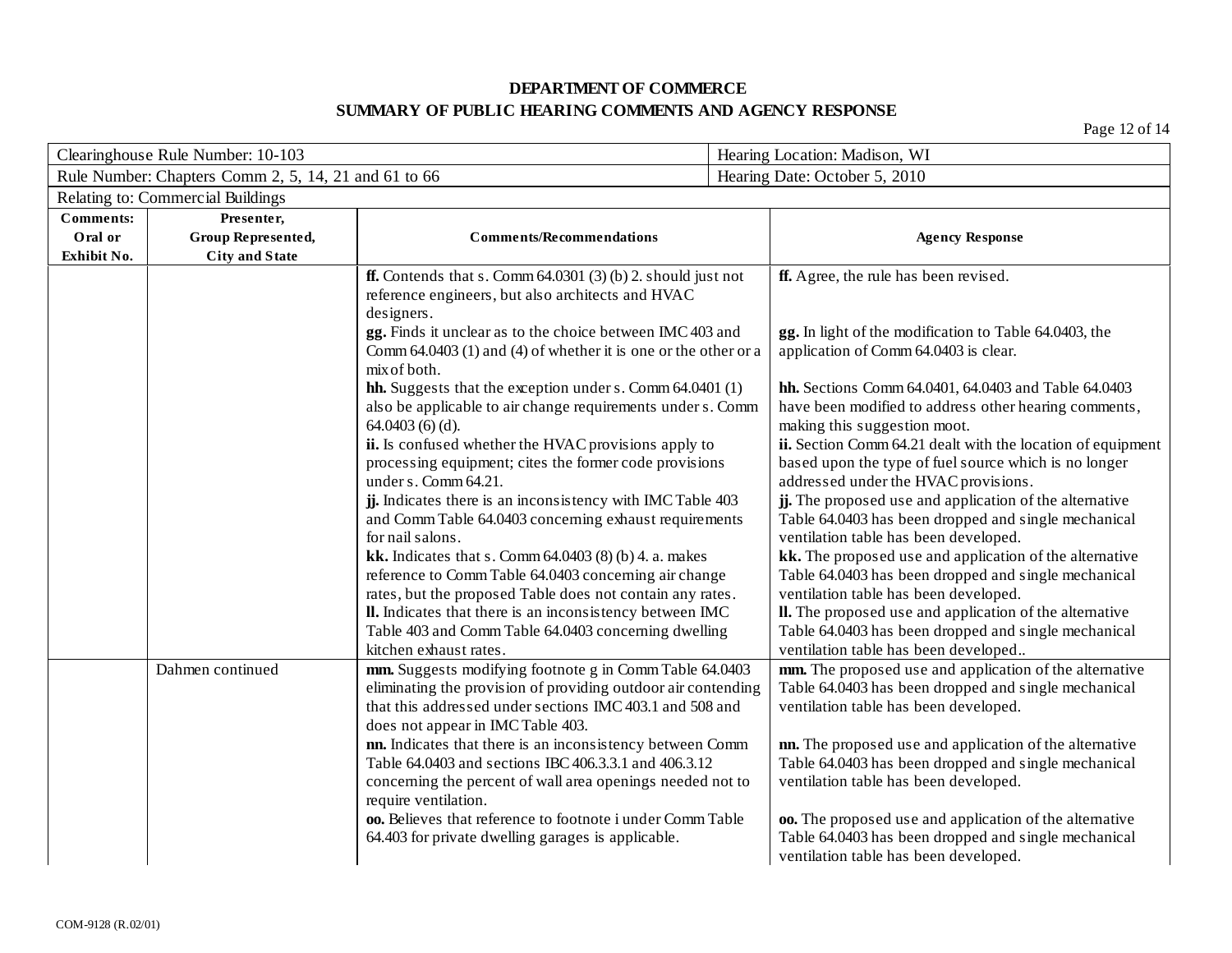| Clearinghouse Rule Number: 10-103                    |                                                           |                                                                                                                                                                                                                                                                                                                                                                                                                                                                             |  | Hearing Location: Madison, WI                                                                                                                                                                                                                                                                                                                                                                                                                                                                                                                                                                                                                                                                      |  |  |  |
|------------------------------------------------------|-----------------------------------------------------------|-----------------------------------------------------------------------------------------------------------------------------------------------------------------------------------------------------------------------------------------------------------------------------------------------------------------------------------------------------------------------------------------------------------------------------------------------------------------------------|--|----------------------------------------------------------------------------------------------------------------------------------------------------------------------------------------------------------------------------------------------------------------------------------------------------------------------------------------------------------------------------------------------------------------------------------------------------------------------------------------------------------------------------------------------------------------------------------------------------------------------------------------------------------------------------------------------------|--|--|--|
| Rule Number: Chapters Comm 2, 5, 14, 21 and 61 to 66 |                                                           |                                                                                                                                                                                                                                                                                                                                                                                                                                                                             |  | Hearing Date: October 5, 2010                                                                                                                                                                                                                                                                                                                                                                                                                                                                                                                                                                                                                                                                      |  |  |  |
| Relating to: Commercial Buildings                    |                                                           |                                                                                                                                                                                                                                                                                                                                                                                                                                                                             |  |                                                                                                                                                                                                                                                                                                                                                                                                                                                                                                                                                                                                                                                                                                    |  |  |  |
| <b>Comments:</b><br>Oral or<br>Exhibit No.           | Presenter,<br>Group Represented,<br><b>City and State</b> | <b>Comments/Recommendations</b>                                                                                                                                                                                                                                                                                                                                                                                                                                             |  | <b>Agency Response</b>                                                                                                                                                                                                                                                                                                                                                                                                                                                                                                                                                                                                                                                                             |  |  |  |
|                                                      |                                                           | pp. Suggests that footnote c should be added to Comm Table<br>64.0403 for enclosed parking garages.                                                                                                                                                                                                                                                                                                                                                                         |  | pp. The proposed use and application of the alternative<br>Table 64.0403 has been dropped and single mechanical<br>ventilation table has been developed.                                                                                                                                                                                                                                                                                                                                                                                                                                                                                                                                           |  |  |  |
|                                                      |                                                           | qq. Suggests that footnote c should be added to Comm Table<br>64.0403 for toilet rooms and bathrooms.                                                                                                                                                                                                                                                                                                                                                                       |  | qq. The proposed use and application of the alternative<br>Table 64.0403 has been dropped and single mechanical<br>ventilation table has been developed.                                                                                                                                                                                                                                                                                                                                                                                                                                                                                                                                           |  |  |  |
|                                                      |                                                           | rr. Suggests that wording be added to s. Comm 64.0403 (6)<br>(c) 3. to define shower and locker room areas by solid and<br>complete separations.                                                                                                                                                                                                                                                                                                                            |  | rr. Adding such wording could lead users of the code to<br>believe that every shower and locker room has to be<br>separated from one another by solid walls and doors,<br>preventing the use of the common shower rooms<br>commonly found in the team locker room areas of schools,<br>colleges, arenas and other similar occupancies.                                                                                                                                                                                                                                                                                                                                                             |  |  |  |
|                                                      |                                                           | ss. Suggests that janitor closets require exhausts for air<br>quality purposes.<br>tt. Suggests that wording "per chemical or septic toilet" be<br>added to the end of s. Comm 64.0407 which would be<br>consistent with s. Comm $64.0401$ (1) (b) 2.                                                                                                                                                                                                                       |  | ss. Suggestion does not indicate what safety or health risk<br>needs to be addressed.<br>tt. Although the openable window area limit found within<br>Comm $64.0401$ (1) (b) 2. reflects a single fixture room, that<br>was based on aligning with the language that existed in the<br>previous edition of the Wisconsin Commercial Building<br>Code. The intent of the language proposed in the draft for<br>this provision is the same that existed in the previous<br>edition of the WCBC. They have been dealt with<br>differently in the WCBC previous iterations of the<br>Wisconsin modifications and there is no justification for<br>them to be changed to be consistent with one another. |  |  |  |
|                                                      | Dahmen continued                                          | uu. Contends that allowing natural ventilation will result in<br>indoor air quality problems. Contends the model codes in<br>recognizing natural ventilation is based upon warmer<br>southern climates and will not work in wintertime. Contends<br>the code's silence as to the control of the windows will result<br>in problems.<br>w. Requests an additional footnote to Comm Table 64.0403<br>recognizing the acceptable use of recirculative kitchen hood<br>systems. |  | uu. Natural ventilation is currently allowed and utilized<br>under the current code requirements. No documentation<br>has been provided to substantiate claims associated with<br>the control of windows.<br>w. The proposed use and application of the alternative<br>Table 64.0403 has been dropped and single mechanical<br>ventilation table has been developed.                                                                                                                                                                                                                                                                                                                               |  |  |  |